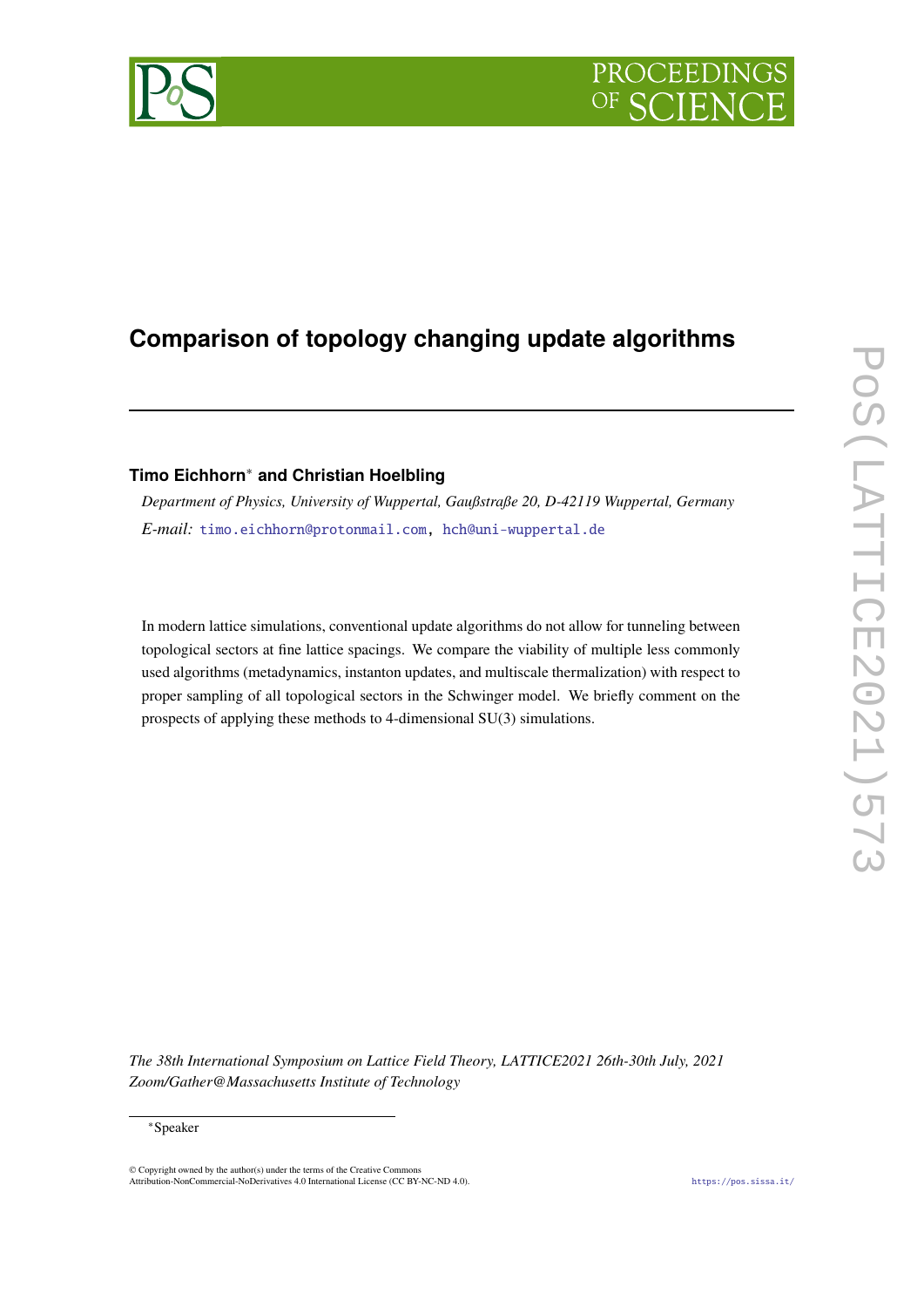#### **1. Introduction**

An important property that has to be taken into consideration when analyzing data generated by Markov chain Monte Carlo methods is the correlation of subsequent states in the Markov chain. A particularly problematic form of these autocorrelations in the context of physical simulations is critical slowing down: Near critical points, many autocorrelation times associated with observables measured on the generated configurations diverge.

<span id="page-1-0"></span>

**Figure 1: Left:** Time series of the topological charge in the Schwinger model for three simulations on a line of constant physics with the parameters  $V = \{16^2, 24^2, 32^2\}$  and  $\beta = \{3.2, 7.2, 12.8\}$  (from top to bottom). **Right:** Expectation values of the gauge action in the Schwinger model in different topological sectors for a 32<sup>2</sup> lattice at  $\beta$  = 12.8 obtained through simulation and an analytical solution [\[1,](#page-8-0) [2,](#page-8-1) [3,](#page-8-2) [4\]](#page-8-3).

In lattice QCD and lattice gauge theory in general, one prominent example of critical slowing down is related to the topological charge when taking the continuum limit [\[5,](#page-8-4) [6,](#page-8-5) [7\]](#page-8-6). The autocorrelation time associated to the topological charge increases with the inverse lattice spacing, and after a certain point, the Markov chain may even be completely frozen in a topological sector for all practically achievable simulation timescales. The left plot in [figure 1](#page-1-0) illustrates this phenomenon in the Schwinger model for three different lattice spacings. Whereas transitions between different topological sectors happen frequently on the coarsest lattice, the Markov chain is confined to the  $Q = 0$  sector throughout the entire simulation for the finest lattice spacing. This not only affects the estimation of statistical errors, but also has direct consequences on the expectation values of observables - even those not directly related to the topological charge. For instance, the average action increases for sectors with a larger absolute value of the topological charge, as shown in the right plot in [figure 1.](#page-1-0) Therefore, it is more accurate to describe the time evolution of the Markov chain in terms of modes that couple differently to observables, instead of simply associating a single autocorrelation time to each observable. In this case, the topological charge is strongly coupled to slow modes, whereas the action is not coupled as strongly to those modes.

While topological freezing appears in both the Schwinger model and four-dimensional SU(3) (with and without dynamical fermions), the results presented here are mostly limited to the former. We study three previously suggested algorithmic approaches to alleviate the problem: Metadynamics [\[8,](#page-8-7) [9\]](#page-9-0), instanton updates [\[10,](#page-9-1) [11,](#page-9-2) [12\]](#page-9-3), and multiscale thermalization [\[13,](#page-9-4) [14,](#page-9-5) [15\]](#page-9-6).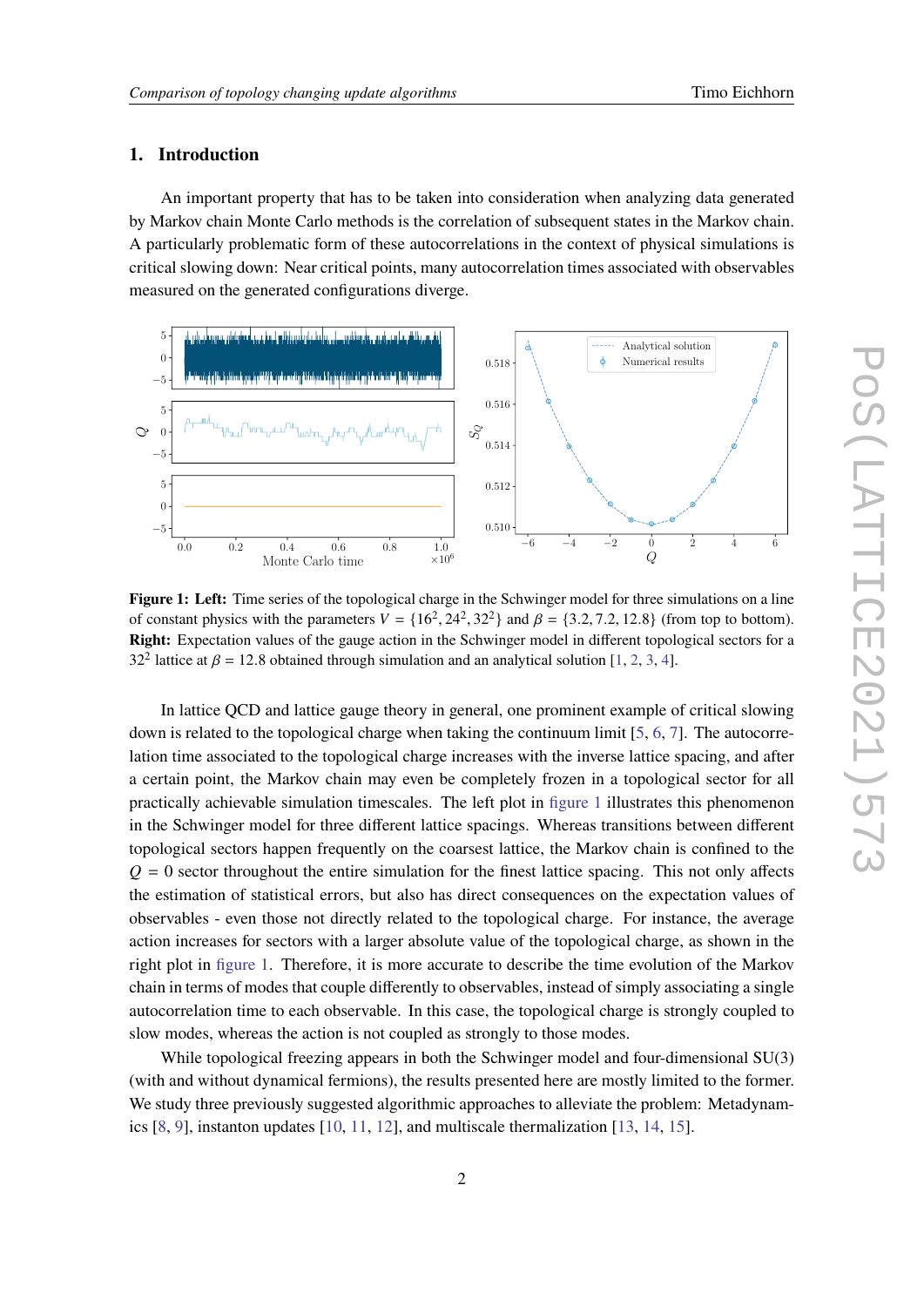#### **2. Metadynamics**

Metadynamics is based upon introducing a set of collective variables (CVs) to measure which parts of the configuration space have already been visited by the Markov chain. The space spanned by the CVs can thus be understood as a low-dimensional projection of the complete configuration space. Using the CVs, a history-dependent metapotential  $V_{\text{meta}}$  is built up, which has been shown to be an estimate of the negative free energy/action of the system [\[16\]](#page-9-7). During each accept-reject step of the update algorithm, the metapotential is added to the action of the configuration. Therefore, once the metapotential has reached equilibrium, the probability distribution will be approximately constant as a function of the CVs.

Following the approach of [\[9\]](#page-9-0) we use a linearly interpolating histogram instead of the originally proposed sum of Gaussians, which allows us to keep the memory footprint constant in time. The metapotential is defined by four parameters:  $Q_{min}$  and  $Q_{max}$  specify the interval  $[Q_{min}, Q_{max})$  in which the metapotential is updated,  $\delta Q$  is the bin width, and w is a weight that controls how fast the metapotential is updated. As CV we use the imaginary part of all plaquettes, which yields a non-integer definition of the topological charge:

$$
Q_{\text{meta}} = \frac{1}{2\pi} \operatorname{Im} \left( \sum_{\mathbf{n} \in V(\Lambda)} P_{tx}(\mathbf{n}) \right). \tag{1}
$$

 $P_{tx}(\mathbf{n})$  denotes the plaquette in *t*-*x*-direction at the point **n**, and  $V(\Lambda)$  refers to the set of all lattice points. At Monte Carlo time t with a configuration of topological charge  $Q_{meta}(t)$ , the metapotential is updated in the following way:

$$
V_{\text{meta},i}(t) = V_{\text{meta},i}(t-1) + w \left( 1 - \frac{Q_{\text{meta}}(t) - (Q_{\text{min}} + i \cdot \delta Q)}{\delta Q} \right),
$$
  

$$
V_{\text{meta},i+1}(t) = V_{\text{meta},i+1}(t-1) + w \frac{Q_{\text{meta}}(t) - (Q_{\text{min}} + i \cdot \delta Q)}{\delta Q}.
$$
 (2)

The index  $i$  is defined as

$$
i = \lfloor \frac{Q_{\text{meta}}(t) - Q_{\text{min}}}{\delta Q} \rfloor.
$$
 (3)

In the end, the observables need to be reweighted back to the original probability distribution:

$$
\langle O \rangle = \frac{\sum_{t} O(t) e^{\bar{V}_{\text{meta}}(Q_{\text{meta}}(t))}}{\sum_{t} e^{\bar{V}_{\text{meta}}(Q_{\text{meta}}(t))}}.
$$
\n(4)

Here,  $\bar{V}_{\text{meta}}$  refers to an estimate of the negative action, which can for instance be obtained via the time average of the metapotential (after excluding equilibration) or simply  $V_{\text{meta}}(t)$  for large t.

In practice, it is advisable to introduce an additional penalty potential to prevent the Markov chain from getting stuck in regions outside the interval  $(Q_{min}, Q_{max})$  where the metapotential is not updated. The exact form of the penalty potential is not important - in our case we used a penalty potential that scales quadratically with the distance and depends on three parameters  $k$ ,  $Q_{\text{thr, min}}$ , and  $Q_{\text{thr. max}}$ :

$$
V_{\text{pen}} = \begin{cases} k \cdot \min\{ (Q - Q_{\text{thr, min}})^2, (Q - Q_{\text{thr, max}})^2 \} & Q \notin (Q_{\text{thr, min}}, Q_{\text{thr, max}}), \\ 0 & \text{otherwise.} \end{cases}
$$
(5)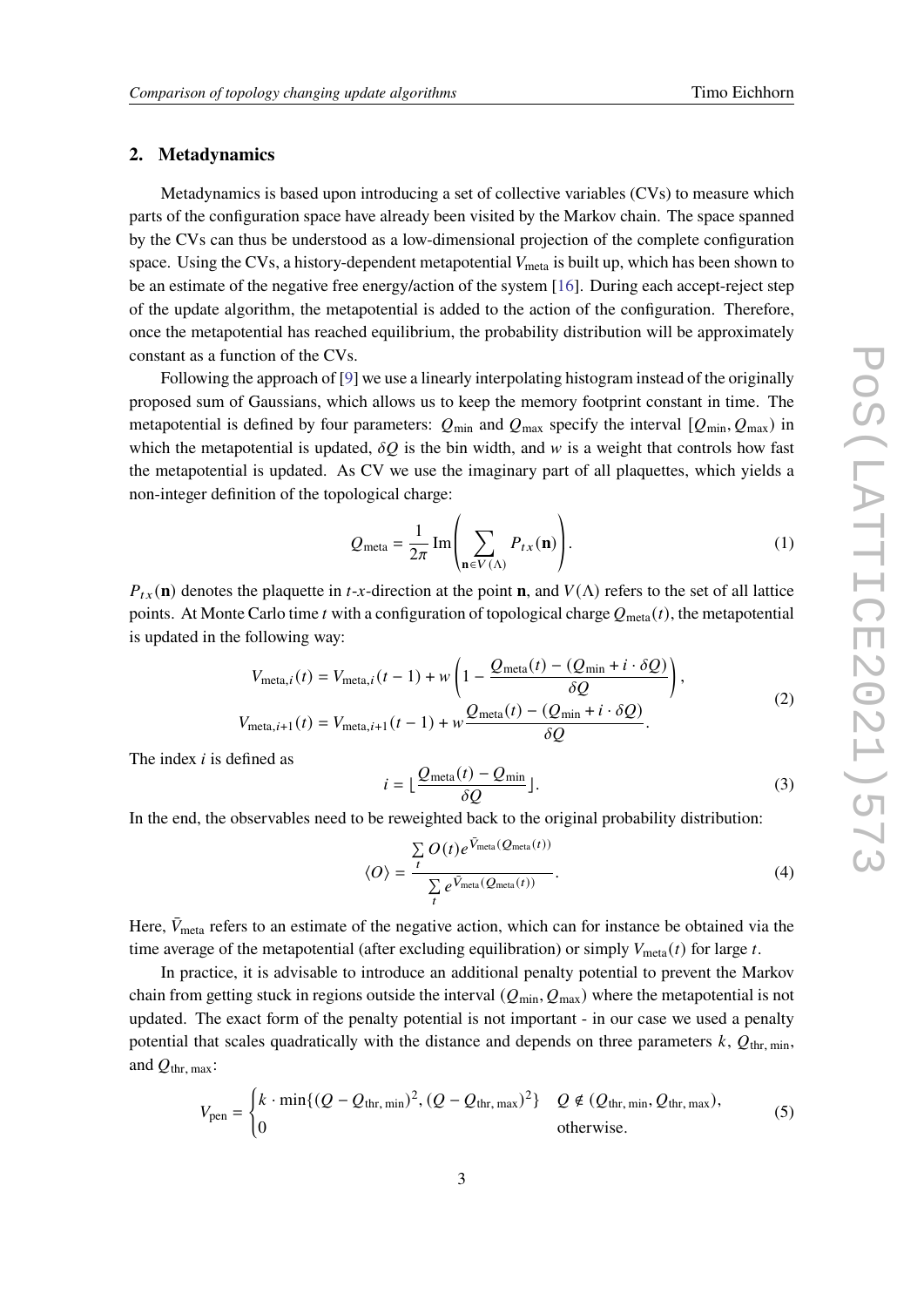#### **3. Instanton updates**

Instanton updates, which resemble another recently proposed update algorithm [\[17\]](#page-9-8), generate new configurations by multiplying the previous configuration with an instanton of charge  $Q_i = \pm 1$ , where the sign is chosen randomly with equal probability (for recent applications see [\[18,](#page-9-9) [19\]](#page-9-10)). In  $D < 4$  dimensions, instantons are maximally delocalized, i.e., the field strength is constant over the entire lattice. In the temporal gauge on a  $N_x \times N_t$  lattice with periodic boundaries, instantons of charge  $Q_j$  can be constructed by setting the link variables to [\[20\]](#page-9-11):

$$
U_t^I(Q_j; t, x) = \exp\left(-2\pi i x \frac{Q_j}{N_x N_t}\right),
$$
  

$$
U_x^I(Q_j; t, x) = \exp\left(2\pi i t \frac{Q_j}{N_t} \delta_{x, N_x}\right).
$$
 (6)

The update procedure then assigns new values by setting

$$
U_{\mu}(t,x) \to U'_{\mu}(t,x) = U_{\mu}(t,x)U_{\mu}^{I}(Q_{j};t,x) \quad \forall U_{\mu}(t,x) \in E(\Lambda),
$$
\n(7)

where  $E(\Lambda)$  denotes the set of all link variables. Detailed balance can be achieved by adding a Metropolis accept-reject step; the inclusion of dynamical fermion would then necessitate the additional calculation of the determinant ratio of the new and old configuration. Finally, since this update procedure by itself is not ergodic, it must be combined with an ergodic update algorithm, e.g., a regular Metropolis link update.

#### **4. Multiscale thermalization**

Multiscale thermalization is a multigrid and real-space renormalization group (RG) inspired approach to accelerate the thermalization of configurations and to enable the generation of an ensemble of uncorrelated configurations more efficiently than through conventional approaches. Initially, configurations can be generated on a coarse lattice where the thermalization and autocorrelation times are shorter, before they are fine-grained onto a finer lattice. Since the fine-graining procedure is generally not an exact RG transformation, it is necessary to introduce rethermalization updates on the fine lattice. Even if the distribution of configurations is not exactly preserved by the fine-graining of the coarse ensemble, the rethermalization can in theory correct any deviations. Therefore the multiscale thermalization strategy is more efficient than conventional thermalization provided that the sum of the integrated autocorrelation time on the coarse lattice  $\tau_{\text{int}}^c$  and the rethermalization time  $\tau_r$  is shorter than the integrated autocorrelation time on the fine lattice  $\tau_{int}^f$  (neglecting the initial thermalization times on both lattices).

Of course, this procedure is not limited to only two different lattice spacings, and the generalization to multiple levels with different lattice spacings is straightforward as long as the action can be matched between the different levels. Here, we only consider the simplest case of a single fine-graining transformation from a coarse lattice with spacing  $2a$  to a fine lattice with spacing a. The fine-graining transformation used here attempts to interpolate the fields by first assigning values to those fine lattice links that can be matched to the coarse lattice links:

$$
U^f_{\mu}(\mathbf{n}) = U^c_{\mu}(\mathbf{n}/2), \quad U^f_{\mu}(\mathbf{n} + \hat{\mu}) = \mathbb{1} \qquad \forall \mathbf{n} \in V(\Lambda) : \sum_{\mu} (n_{\mu} \bmod 2) = 0. \tag{8}
$$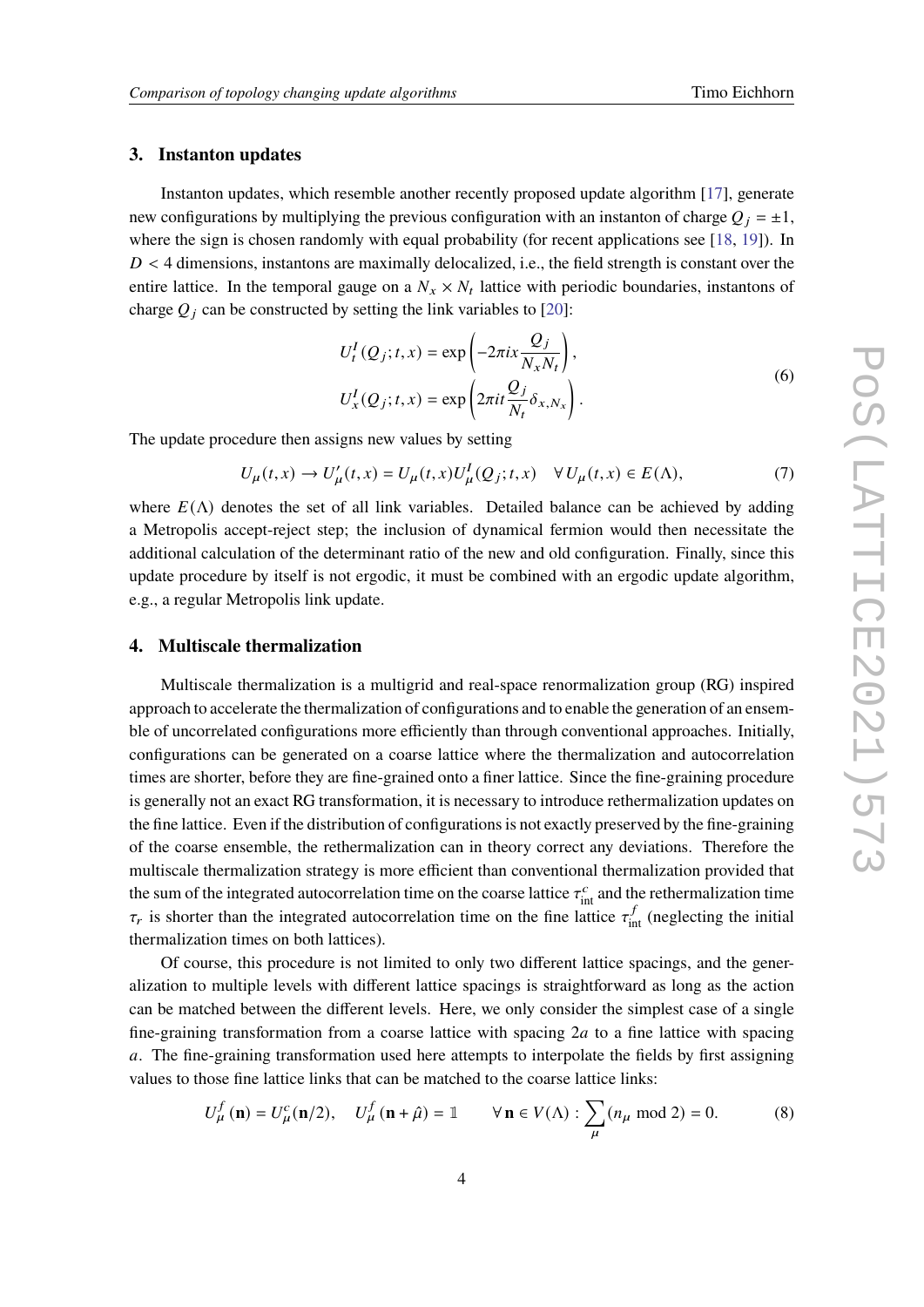Here  $\hat{\mu}$  denotes the orthonormal basis vector in  $\mu$ -direction, and  $n_{\mu}$  is the  $\mu$ -component of the vector **n**. Evidently, this transformation leaves all observables defined on the lattice corresponding to the coarse lattice invariant. Afterwards, the remaining links on the fine lattice are set to unity and smeared to reduce the occurring short range fluctuations of the field. Finally, a number of rethermalization updates are performed using conventional update algorithms.

#### **5. Results**

[Figure 2](#page-4-0) and [table 1](#page-5-0) show the expectation values of the action, the topological charge, and the topological susceptibility obtained using the different approaches and combinations thereof. With the exception of the two metadynamics approaches, all update schemes include overrelaxation updates. Additionally, the results are compared with analytical results [\[1,](#page-8-0) [2,](#page-8-1) [3,](#page-8-2) [4\]](#page-8-3).

Clearly, the standard Metropolis link update is unable to correctly sample different topological sectors at this lattice spacing, and the action as well as the topological susceptibility are underestimated, since all generated configurations were in the  $Q = 0$  sector. On the other hand, all three approaches presented in the previous sections are able to unfreeze the topological charge and enable tunneling between the different topological sectors. However, both the metadynamics and the multiscale thermalization approach require several parameters to be tuned, whereas the instanton update can be applied directly.

<span id="page-4-0"></span>

**Figure 2:** Comparison of expectation values obtained using the different approaches and combinations thereof. All simulations were performed on a 32<sup>2</sup> lattice at  $\beta = 12.8$ , where conventional update algorithms are unable to sample different topological sectors properly. Additionally, analytical results [\[1,](#page-8-0) [2,](#page-8-1) [3,](#page-8-2) [4\]](#page-8-3) are indicated by the blue line.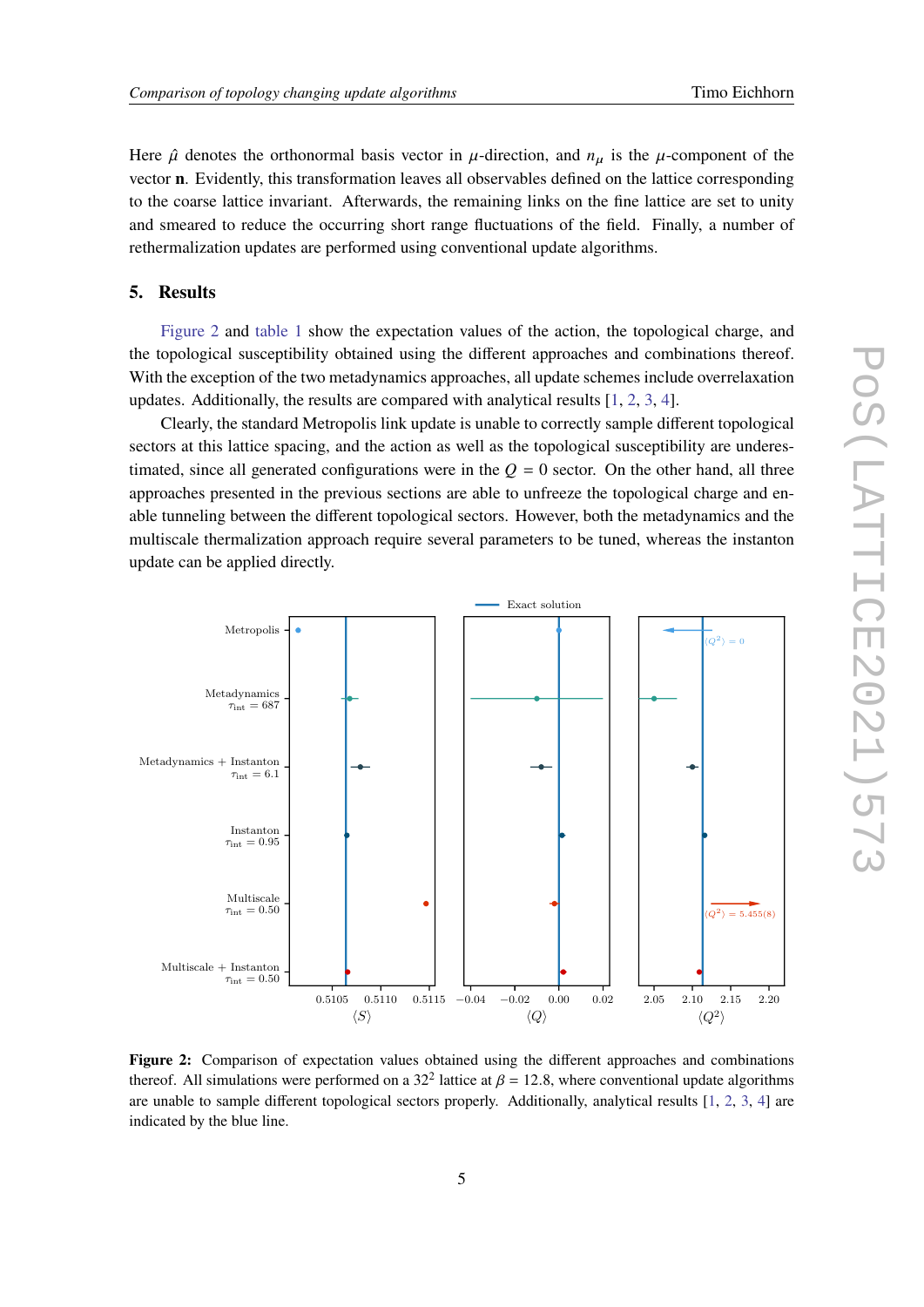<span id="page-5-0"></span>

| Approach                 | $\langle S \rangle$ | $\langle Q \rangle$ | $\langle O^2 \rangle$ | $\tau_{\rm int}$ |
|--------------------------|---------------------|---------------------|-----------------------|------------------|
| Analytical solution      | 0.510641            | $\theta$            | 2.113 304             |                  |
| Metropolis               | 0.510149(23)        | $\theta$            | $\Omega$              |                  |
| Metadynamics             | 0.51068(9)          | $-0.01(3)$          | 2.05(3)               | 687              |
| Metadynamics + Instanton | 0.51079(10)         | $-0.008(5)$         | 2.100(8)              | 6.1              |
| Instanton                | 0.510651(23)        | 0.0014(16)          | 2.116(3)              | 0.95             |
| Multiscale               | 0.511467(23)        | $-0.0020(23)$       | 5.425(8)              | 0.50             |
| Multiscale + Instanton   | 0.510659(22)        | 0.0020(15)          | 2.109(3)              | 0.50             |

**Table 1:** Comparison of expectation values obtained using the different approaches and combinations thereof, as well as an analytical solution. The results presented here are the same as in [figure 2.](#page-4-0)

We found that the best results with metadynamics were achieved by first building up the metapotential, and then simulating on a static potential in a separate run. This allows us to estimate the statistical errors in the usual way (for instance with block bootstrap resampling). The range of the metapotential defined by  $Q_{thr, min}$  and  $Q_{thr, max}$  requires some fine-tuning however. If the range is chosen too small, not all relevant topological sectors are properly sampled, but if the range is chosen too large, the number of effectively relevant configurations decreases, since the contribution of sectors with higher absolute values of topological charge to the expectation values are exponentially suppressed. Therefore, a lower bound for the range should be estimated by first simulating on a coarser, physically equivalent lattice where the topological sectors are still well-sampled. The metapotentials for a 32<sup>2</sup> system at  $\beta = 12.8$  obtained after 2  $\times$  10<sup>6</sup> update sweeps using two different update schemes, namely multi-hit Metropolis updates with and without instanton updates, are shown in [figure 3.](#page-5-1)

<span id="page-5-1"></span>

**Figure 3:** Comparison of the metapotentials in the range [−25, 25) obtained using either multi-hit Metropolis updates or a combination of multi-hit Metropolis and instanton updates for a 32<sup>2</sup> lattice at  $\beta = 12.8$ .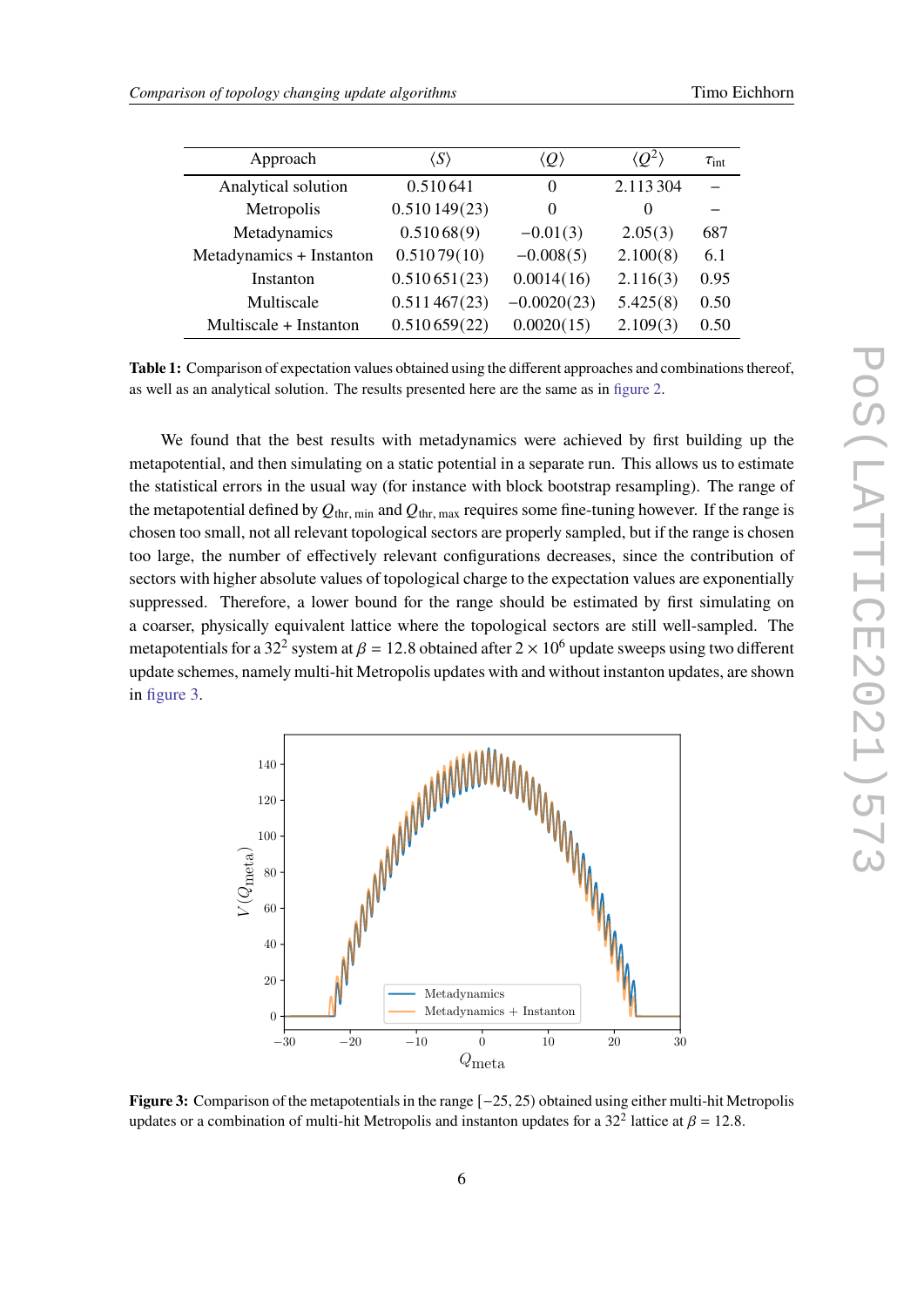Both metapotentials clearly show the action barriers between topological sectors, as well as the overall increasing average action for larger absolute values of  $Q_{meta}$ . Compared with using only multi-hit Metropolis updates, the potential obtained using combined multi-hit Metropolis and instanton updates is more symmetrical around the origin.<sup>[1](#page-6-0)</sup>

For the results in [figure 2](#page-4-0) and [table 1,](#page-5-0) the metapotential parameters were chosen as follows:

$$
Q_{\min} = -10, \ Q_{\max} = 10, \ \delta Q = 0.001, \ w = 0.0001. \tag{9}
$$

The penalty potential parameters were set to the following values:

$$
k = 1000, \ Q_{\text{thr, min}} = -8.0, \ Q_{\text{thr, max}} = 8.0. \tag{10}
$$

The metapotentials were first generated using  $2 \times 10^6$  update sweeps. Afterwards, the expectation values were calculated from  $1 \times 10^6$  configurations separated by 10 update sweeps using a static metapotential (obtained using the final values of the metapotentials from the previous runs). All observables are compatible with the analytical results within ∼ 2 standard deviations. However, the inclusion of instanton updates decreased the autocorrelation time by about two orders of magnitude and also reduced the statistical uncertainties of topological observables.

<span id="page-6-1"></span>The application of the instanton update is straightforward, as no parameters have to be tuned. As shown in [figure 4,](#page-6-1) the acceptance rate is only weakly dependent on the lattice spacing and lies between 0.72 and 0.75 for all parameters examined here.



**Figure 4:** Acceptance rates of the instanton update in dependence of the gauge coupling. For all parameters examined here, the acceptance rate is nearly constant and lies between 0.72 and 0.75.

The expectation values shown in [figure 2](#page-4-0) and [table 1](#page-5-0) were calculated from  $1 \times 10^6$  configurations separated by 10 update sweeps. All expectation values are compatible with the analytical solution within one standard deviation, and consecutive configurations are nearly uncorrelated.

<span id="page-6-0"></span><sup>&</sup>lt;sup>1</sup>Of course, the metapotential can be symmetrized around  $Q_{\text{meta}} = 0$  [\[21\]](#page-9-12) at the cost of the observable  $\langle Q \rangle$ .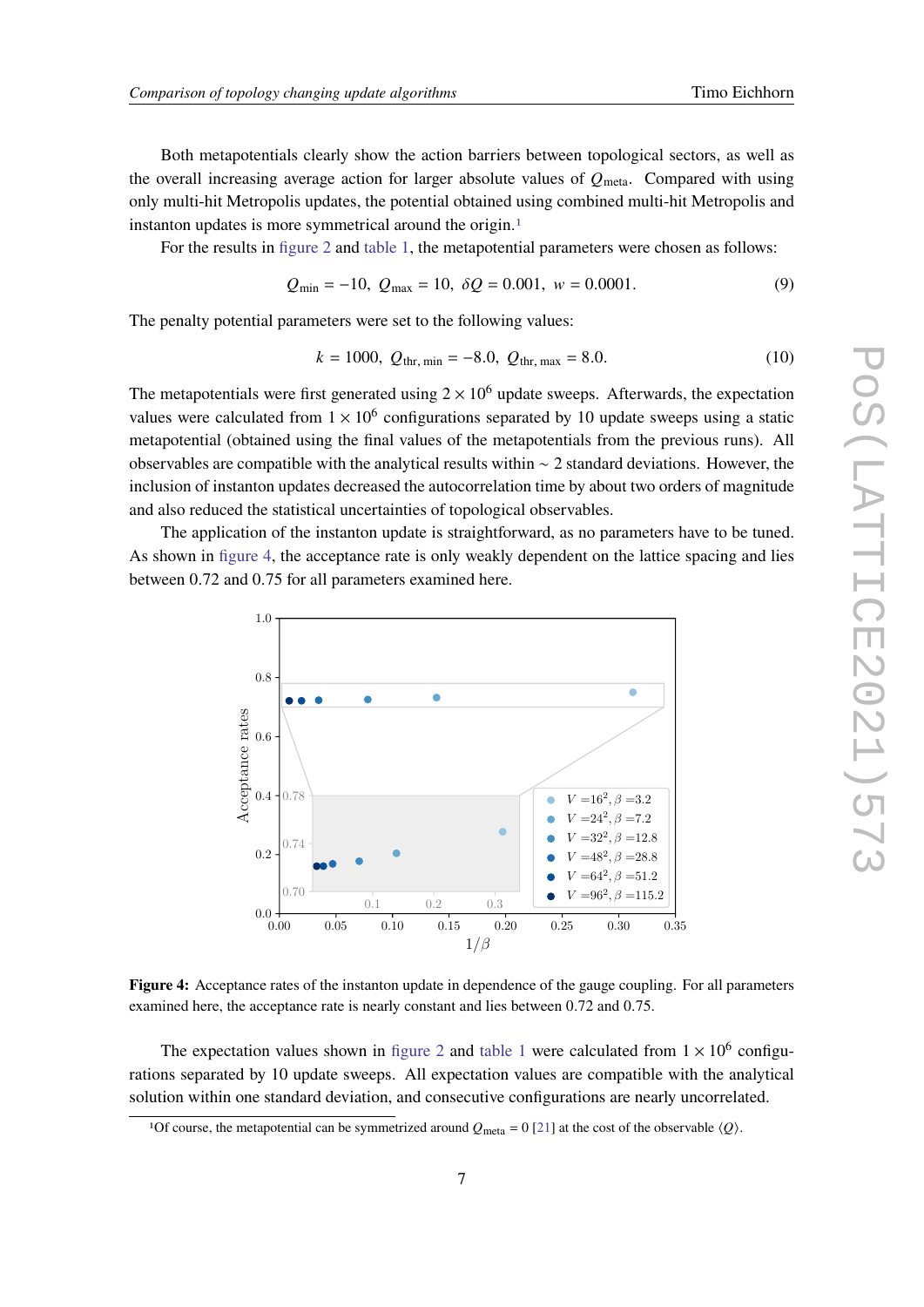For the multiscale thermalization, we performed  $1 \times 10^8$  updates on the coarse lattice. Every 100th configuration was fine-grained, and an additional 500 rethermalization updates were performed before measuring observables. This approach lead to correlation times slightly shorter than the instanton update, but in our case it did not sample the probability distribution of the fine lattice correctly. An important crosscheck is given by the correlation of the topological charge measured on the coarse lattice and on the fine lattice after fine-graining and rethermalization as seen in [figure 5.](#page-7-0)

<span id="page-7-0"></span>

**Figure 5:** Charge correlation of configurations on the coarse lattice and configurations on the fine lattice after fine-graining and 100 rethermalization updates. The heatmap on the left side shows runs where the rethermalization was performed using multi-hit Metropolis and overrelaxation updates, whereas the heatmap on the right side shows runs where the rethermalization updates were performed using a combination of multi-hit Metropolis, overrelaxation, and instanton updates. The white lines are drawn to guide the eye.

While the charges are clearly correlated, the charge is not exactly preserved, and instead spread out over a larger range on the fine lattice. In theory, this can be corrected by a longer rethermalization time, but since the topological charge is effectively frozen on the fine lattice, the required number of rethermalization updates makes this strategy unfeasible. The situation can be improved by including instanton updates. Despite the correlation between the two charges being less pronounced than before, the instanton update allows for tunneling between topological sectors and thereby corrects some of the deviations from the correct probability distribution during rethermalization. With this combined approach, all observables are compatible with the analytical solution within less than two standard deviations. However, it should be noted that runs with only 100 instead of 500 rethermalization updates overestimated the action by almost five standard deviations.

#### **6. Conclusion**

In these proceedings, we examined three algorithmic approaches towards alleviating the problem of topological freezing in the Schwinger model. The first approach - metadynamics - leads to higher autocorrelation times than the other approaches and requires some parameters to be tuned, but it allows one to control which parts of the configuration space are sampled. Instanton updates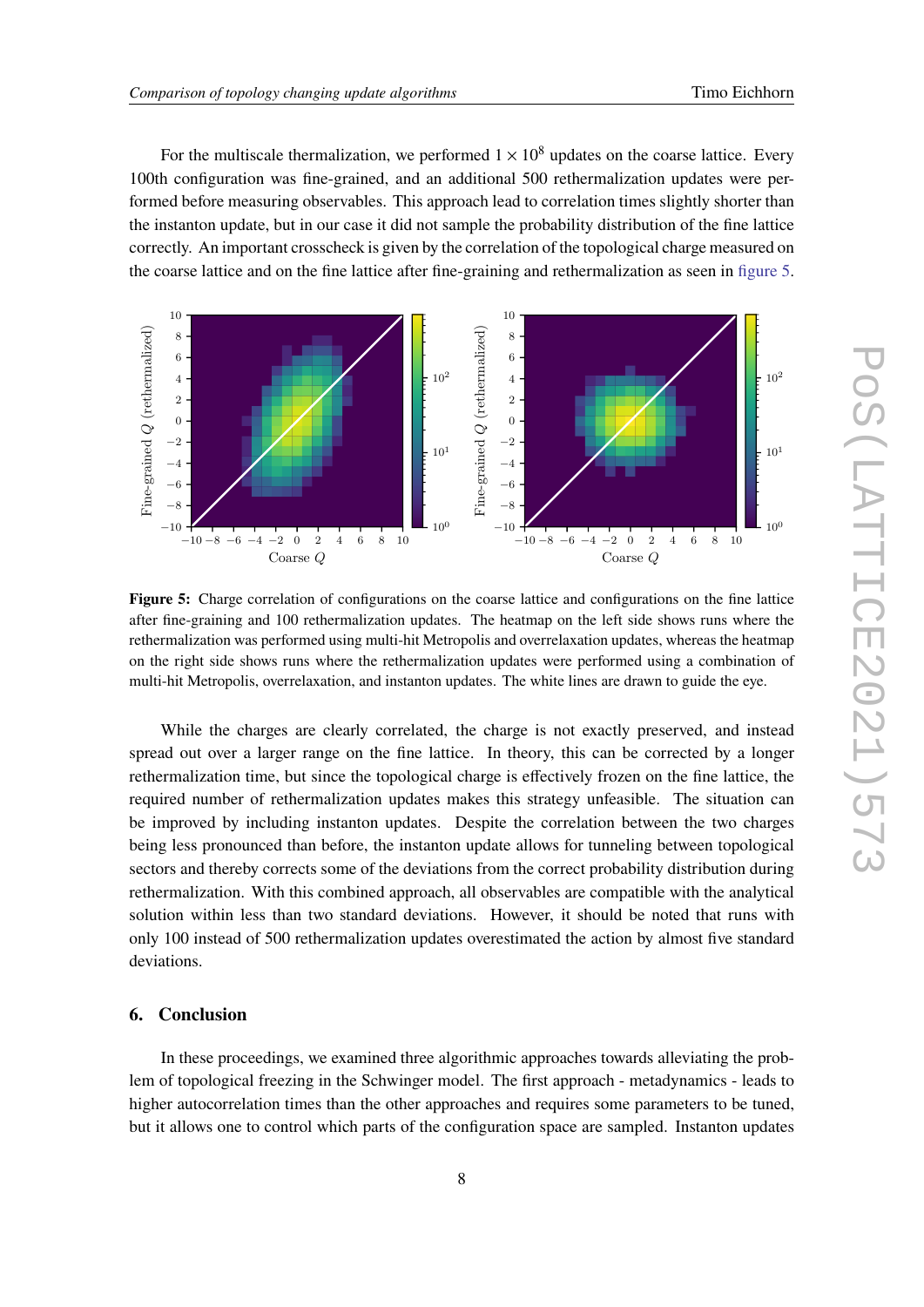were found to produce the results most compatible with an analytical solution out of all update schemes studied here, and they do not require any parameters to be tuned. Finally, we found that the multiscale thermalization approach was unable to correctly sample the probability distribution of the fine lattice on its own for the parameters studied here. While that indicates this approach might not be suitable to properly sample all topological sectors at fine lattice spacings, it is still useful to reduce the thermalization and autocorrelation times of non-topological observables. We would also like to mention that a machine learning based approach to efficiently sample topological sectors in the Schwinger model has been presented at this conference [\[22\]](#page-9-13).

The extension of all three approaches to 4-dimensional SU(3) is straightforward, but does not always lead to similar levels of improvement as in the Schwinger model. Metadynamics or methods similar in spirit have been applied to high temperature OCD [\[23\]](#page-9-14) and pure  $SU(3)$  gauge theory [\[24\]](#page-9-15). The instanton update suffers from high action penalties, which effectively means that the acceptance is close to zero. Initial estimates show that the action penalty is of order  $\sim$  3000 for a 8<sup>4</sup> lattice at  $\beta$  = 6.0, and of order ~ 12000 for a 16<sup>4</sup> lattice at  $\beta$  = 6.0 with Wilson gauge action. A possible remedy to this problem could be the use of gradient flow [\[25\]](#page-9-16): By first flowing to positive flow time, applying the instanton update, and then flowing back in a symmetric way to respect detailed balance, the acceptance rates could possibly be enhanced. Finally, multiscale thermalization has already been successfully applied to pure SU(3) gauge theory and two-color QCD [\[13,](#page-9-4) [14\]](#page-9-5). Interestingly, recent studies suggest that rethermalization updates may not be necessary for very fine lattices [\[15\]](#page-9-6), which stands in contrast to our results in the Schwinger model.

#### **References**

- <span id="page-8-0"></span>[1] T.G. Kovacs, E.T. Tomboulis and Z. Schram, *Topology on the lattice: 2-d Yang-Mills theories with a theta term*, *[Nucl. Phys. B](https://doi.org/10.1016/0550-3213(95)00440-4)* **454** (1995) 45 [[hep-th/9505005](https://arxiv.org/abs/hep-th/9505005)].
- <span id="page-8-1"></span>[2] S. Elser, *The Local bosonic algorithm applied to the massive Schwinger model*, other thesis, 3, 2001, [[hep-lat/0103035](https://arxiv.org/abs/hep-lat/0103035)].
- <span id="page-8-2"></span>[3] C. Bonati and P. Rossi, *Topological susceptibility of two-dimensional*  $U(N)$  *gauge theories*, *Phys. Rev. D* **99** [\(2019\) 054503](https://doi.org/10.1103/PhysRevD.99.054503) [[1901.09830](https://arxiv.org/abs/1901.09830)].
- <span id="page-8-3"></span>[4] C. Bonati and P. Rossi, *Topological effects in continuum two-dimensional*  $U(N)$  gauge *theories*, *Phys. Rev. D* **100** [\(2019\) 054502](https://doi.org/10.1103/PhysRevD.100.054502) [[1908.07476](https://arxiv.org/abs/1908.07476)].
- <span id="page-8-4"></span>[5] B. Alles, G. Boyd, M. D'Elia, A. Di Giacomo and E. Vicari, *Hybrid Monte Carlo and topological modes of full QCD*, *[Phys. Lett. B](https://doi.org/10.1016/S0370-2693(96)01247-6)* **389** (1996) 107 [[hep-lat/9607049](https://arxiv.org/abs/hep-lat/9607049)].
- <span id="page-8-5"></span>[6] L. Del Debbio, H. Panagopoulos and E. Vicari, *theta dependence of SU(N) gauge theories*, *JHEP* **08** [\(2002\) 044](https://doi.org/10.1088/1126-6708/2002/08/044) [[hep-th/0204125](https://arxiv.org/abs/hep-th/0204125)].
- <span id="page-8-6"></span>[7] S. Schaefer, R. Sommer and F. Virotta, *Investigating the critical slowing down of QCD simulations*, *PoS* **LAT2009** [\(2009\) 032](https://doi.org/10.22323/1.091.0032) [[0910.1465](https://arxiv.org/abs/0910.1465)].
- <span id="page-8-7"></span>[8] A. Laio and M. Parrinello, *Escaping free-energy minima*, *[Proceedings of the National](https://doi.org/10.1073/pnas.202427399) Academy of Sciences* **99** [\(2002\) 12562–12566.](https://doi.org/10.1073/pnas.202427399)